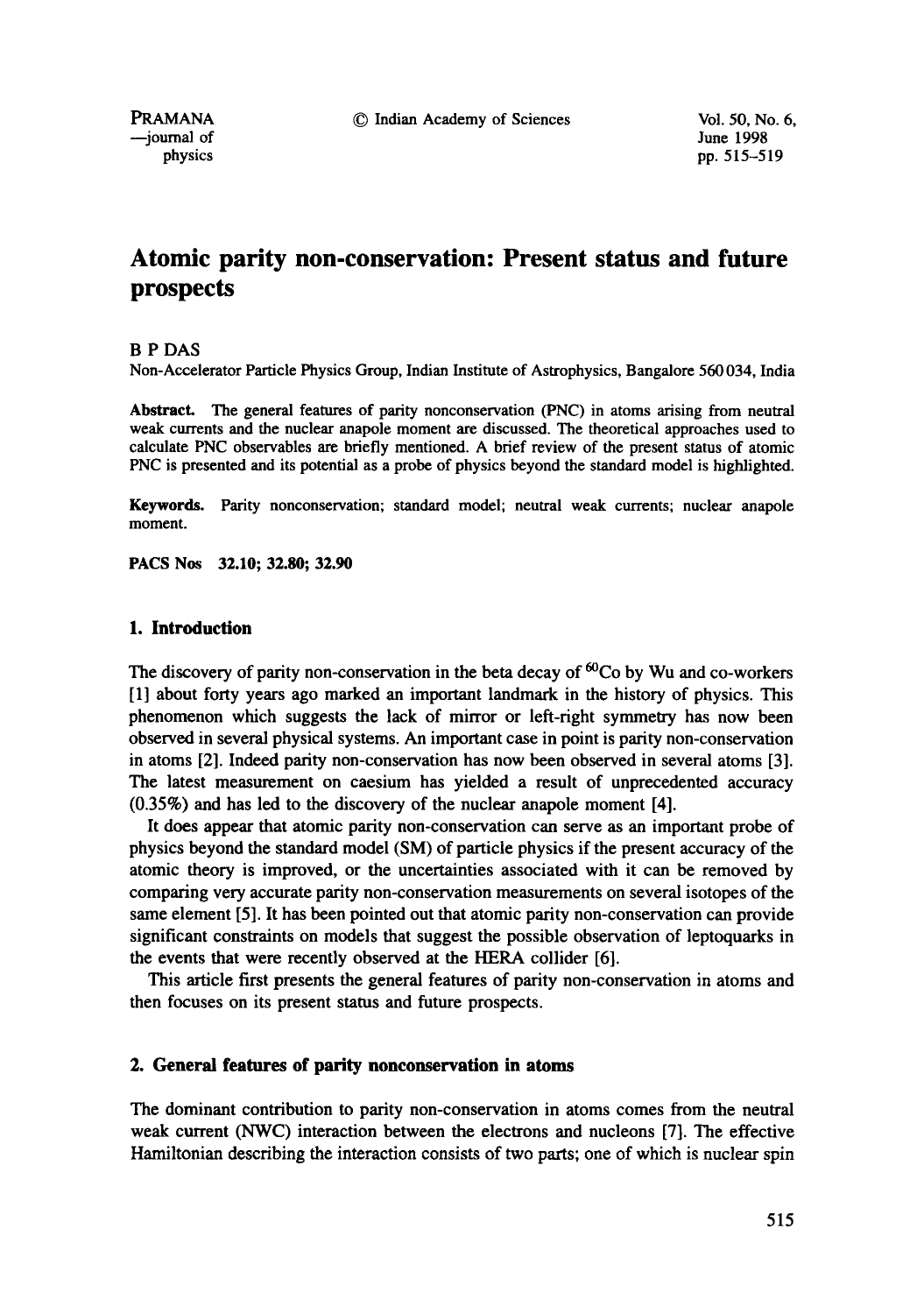*B P Das* 

independent (NSI) [7] and the other is nuclear spin dependent (NSD) **[8]:** 

$$
H_{\text{NWC}}^{\text{NSI}} = \frac{G_{\text{F}}}{2\sqrt{2}} Q_{\text{W}} \sum_{e} \gamma_{5}^{e} \rho(r_{e}),
$$
  

$$
H_{\text{NWC}}^{\text{NSD}} = \frac{G_{\text{F}}}{2\sqrt{2}} R_{\text{W}} \sum_{e} \vec{\alpha}_{e} \cdot \vec{I} \rho(r_{e}),
$$

where

$$
Q_W=2[Zc_{1p}+Nc_{1n}].
$$

Z and N are respectively the number of protons and neutrons,  $c_{1p}$  and  $c_{1n}$  are the vector (nucleon)-axial vector (electron) coupling coefficients,  $\vec{\alpha}$  and  $\gamma_5$  are the usual Dirac matrices,  $\rho(r_e)$  is the normalized nucleon number density,  $G_F$  is the Fermi coupling constant and  $\hat{I}$  is the nuclear spin  $R_W$  depends on the axial vector (nucleon)-vector (electron) coupling coefficients.

The parity nonconserving weak interaction between the nucleons can lead to a nuclear anapole moment [8,9], which in turn can interact with the atomic electrons via the electromagnetic interaction. The effective Hamiltonian describing such an interaction is [8]

$$
H_{\text{anapole}}^{\text{NSD}} = \frac{G_{\text{F}}}{2\sqrt{2}} k_a \frac{2\chi}{I(I+1)} \sum_e \vec{\alpha}_e \cdot \vec{I} \rho(r_e),
$$

where

$$
\chi = (I + \frac{1}{2})(-1)^{I + (1/2) - I}.
$$

l is the orbital angular momentum of the valence nucleon,  $k_a$  is a quantity which depends on various nuclear parameters. It is interesting to note that  $H_{\text{anapole}}^{\text{NSD}}$  has the same form as  $H_{\text{NWC}}^{\text{NSD}}$  and so they both lead to the same observable effects. However, in the case of heavy atoms, the contributions of  $H_{\text{anapole}}^{\text{NSD}}$  is larger than that of  $H_{\text{NWC}}^{\text{NSD}}$  [8].

The parity non-conserving electric dipole transition amplitude between atomic states of the same parity,  $\psi_i$  and  $\psi_f$ , is given by

$$
E_1^{\text{PNC}} = \sum_{I\neq i} \frac{\langle \psi_f | D |\psi_I \rangle \langle \psi_I | H_{\text{PNC}} | \psi_i \rangle}{E_i - E_I} + \sum_{I\neq f} \frac{\langle \psi_f | H_{\text{PNC}} | \psi_I \rangle \langle \psi_I | D1 | \psi_i \rangle}{E_f - E_I}.
$$

Note that  $H_{PNC}$ , which can arise from parity non-conserving NSI or NSD interactions has been treated as a perturbation. The matrix element of this operator scales as  $Z^3$  and  $Z^2$ for the NSI and NSD interactions respectively [2, 10]. It is primarily because of this reason that the heavy atoms are considered to be the best candidates for a parity nonconservation experiment. The quantity that is measured in such an experiment depends on the interference of  $E_1^{\text{PNC}}$  and an allowed electromagnetic transition amplitude [3]. The experiments that have been fruitful so far are based on fluorescence and optical rotation [4, 11]. In the former case the interference is between  $E_1^{PNC}$  and a Stark-induced electric dipole transition amplitude, while in the latter it is between  $E_1^{PNC}$  and an allowed magnetic dipole transition amplitude. An accurate calculation of  $E_1^{\text{PNC}}$  must be based on a suitable relativistic many-body theory. Indeed a variety of *ab initio* and semiempirical methods have been employed to calculate this quantity [12]. The most widely

## *Pramana - J. Phys.,* Vol. 50, No. 6, June 1998 Special **issue on "Proceedings of the** XI NCAMP"

516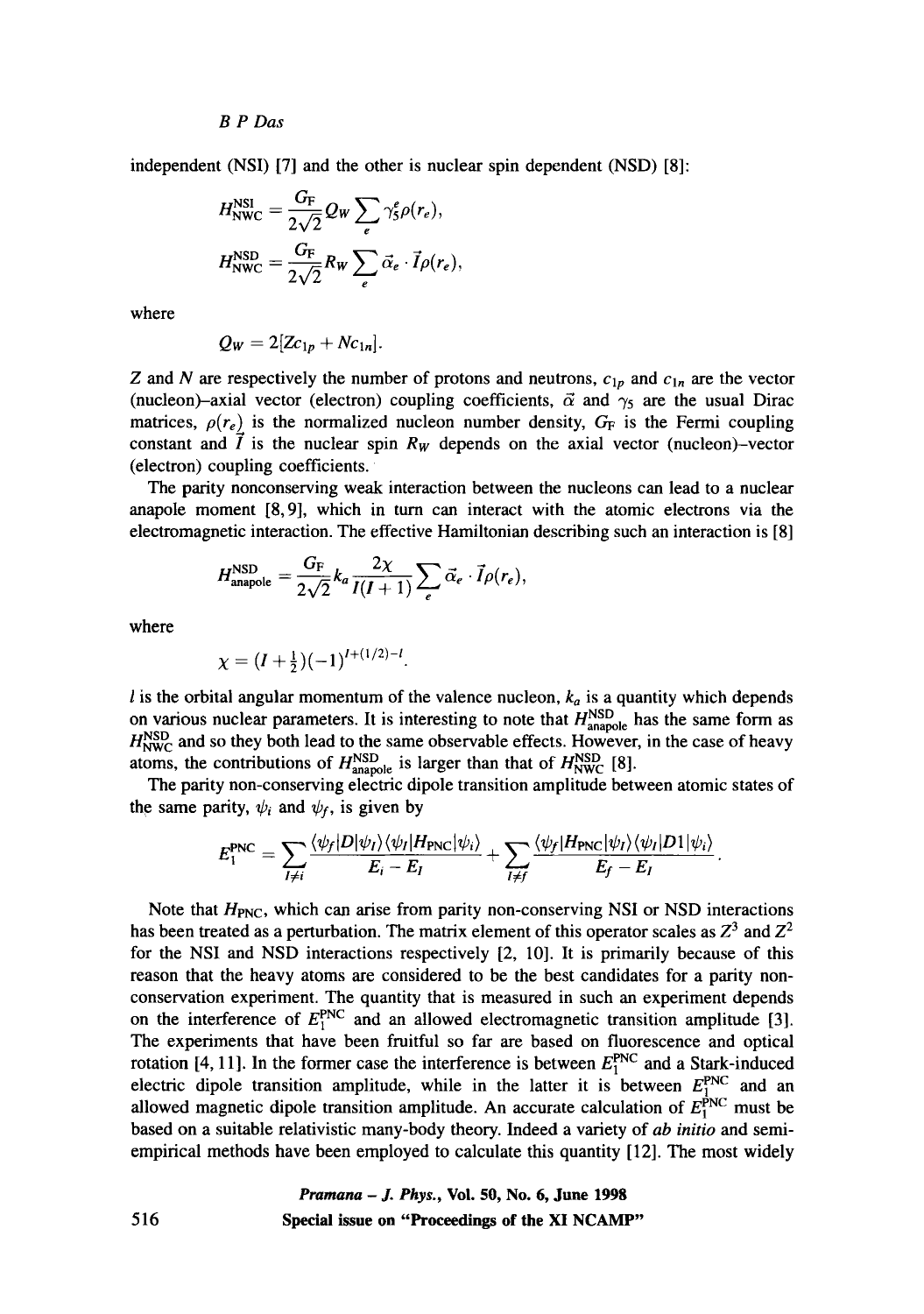### *Atomic parity non-conservation*

used method is many-body perturbation theory (MBPT). In this approach, apart from the parity non-conserving interaction, the residual interaction (difference of the two-electron Coulomb interactions and the one-electron Hartree-Fock potential) is also treated as a perturbation. The wave function can be calculated either order-by-order or to all orders for particular types of excitations (singles, doubles, etc.) if one uses the coupled cluster (CC) approach.

For atoms with strongly interacting configurations, it would indeed be appropriate to use a hybrid approach consisting of the configuration interaction (CI) and the MBPT or CC approaches. Examples of such atoms are bismuth and ytterbium.

By combining the results of atomic parity non-conservation experiments and calculations it is possible to extract  $Q_W$  and quantities characterizing the NSD interaction. The extraction of  $Q_W$  has important implications for physics beyond the standard model. One can express the deviation of this quantity from its standard model values as

$$
\Delta Q_W = Q_W - Q_W^{\rm SM},
$$

where the standard model value of  $Q_W$  is given by

$$
Q_W^{\rm SM} = (1 - 4\sin^2\theta_W)Z - N.
$$

Z and N are respectively the number of protons and neutrons and  $\sin^2\theta_W$  is the Weinberg mixing angle.

After the inclusion of radiative corrections

$$
Q_{\rm w}^{\rm SM} = (0.9793 - 3.8968 \sin^2 \theta_{\rm w})Z - 0.9793N.
$$

It is possible to parametrize  $Q_W$  and hence  $\Delta Q_W$  in terms of the isospin conserving and breaking parameters,  $S$  and  $T$  [13].

$$
Q_W = (0.9857 \pm 0.0004)\rho - N + Z[1 - (4.012 \pm 0.010)\bar{x}],
$$

where  $\rho = 1 + 0.00782T$  and  $\bar{x} = 0.02323 + 0.00365S - 0.00261T$ .

If  $S \sim 1$  as predicted by certain models [14], then  $Q_W$  clearly must be determined to at least an accuracy of one per cent. In other words, the combined accuracy of atomic parity non-conservation experiment and theory has to be at least one per cent to test physics beyond the standard model.

An interesting point to note is that the uncertainty arising from atomic calculations can be circumvented by measuring the fractional difference of  $Q_W$ , but that could give rise to nuclear structure uncertainties [15].

As mentioned earlier, it is possible to get information about the quantities that characterize the NSD interactions by combining atomic experiments and calculations. In particular, the value of  $k_a$  which will give quantitative information about the nuclear anapole moment can be extracted.

### **3. Present status and future prospects**

The present status of NSI atomic parity non-conservation is summarized in the table below:

> *Pranmna - J. Phys.,* **Vol. 50, No. 6, June 1998 Special issue on "Proceedings of the XI NCAMP" 517**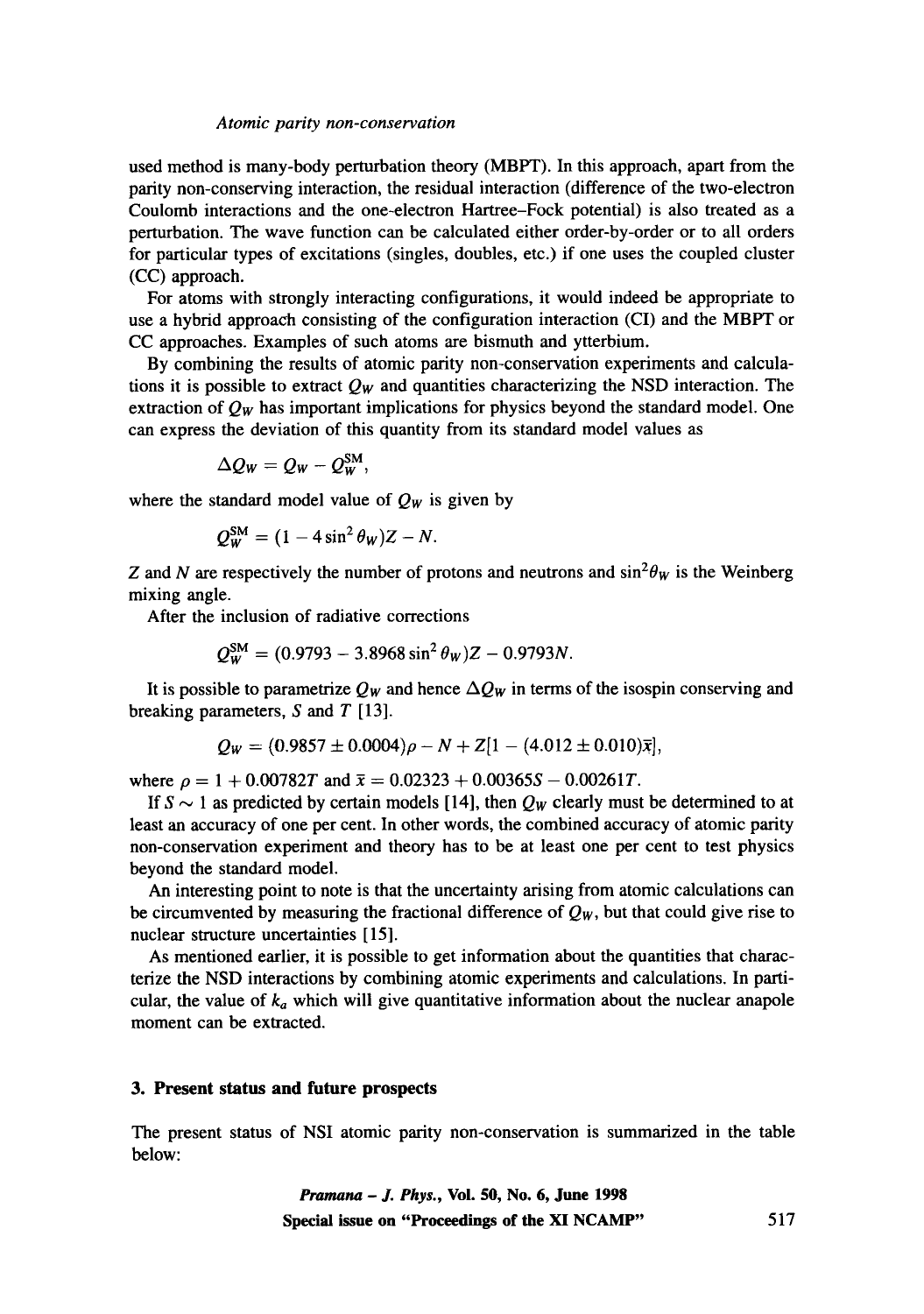|  | n<br>٠ |
|--|--------|
|--|--------|

| Atom           | Transition                                      | Accuracy of<br>experiment | Accuracy of theory |
|----------------|-------------------------------------------------|---------------------------|--------------------|
| Caesium        | $5p^66s_{1/2} \rightarrow 5p^67s_{1/2}$         | 0.35%                     | $\sim$ 1%          |
| Thallium       | $6s^26p_{1/2} \rightarrow 6s^26p_{3/2}$         | $\sim 1\%$                | $\sim$ 3%          |
| Thallium       | $6s^26p_{1/2} \rightarrow 6s^27p_{1/2}$         | $\sim$ 15%                | $\sim$ 5%          |
| Lead           | $6p^2, J = 0 \rightarrow 6p^2, J = 1$           | $\sim 1\%$                | $\sim$ 10–15%      |
| <b>Bismuth</b> | $6p^3, J = 3/2 \rightarrow 6p^3, J = 3/2$       | $\sim$ 2%                 | $\sim$ 30%         |
| <b>Bismuth</b> | $6p^3$ , $J = 3/2 \rightarrow 6p^3$ , $J = 5/2$ | $\sim 2\%$                | $\sim$ 30%         |
| $Barium+$      | $5p^66s_{1/2} \rightarrow 5p^65d_{3/2}$         |                           | $\sim$ 10%         |
| Ytterbium      | $6s^2 \rightarrow 6s5d, J = 1$                  |                           | 15%                |
| Francium       | $6p^67s_{1/2} \rightarrow 6p^68s_{1/2}$         |                           | $\sim$ 1%          |

It is clear that one can only use the caesium results at this stage to make predictions about physics beyond the standard model. Using the results of the latest experiment and theory for that atom, we find that

$$
Q_W = (-72.11 \pm 0.27 \pm 0.89).
$$

Assuming the standard model to be correct, i.e.  $\Delta Q_W = 0$ , we get

$$
\sin^2 \theta_W = (0.2261 \pm 0.0012 \pm 0.0041).
$$

However, if we assume that there can be physics beyond the standard model, i.e.  $\Delta Q_W \neq 0$ , then we deduce the following limit

$$
S = (-1.3 \pm 0.3 \pm 1.1).
$$

For all the three quantities that have been extracted above, the first and second errors correspond to experimental and theoretical errors respectively. The latter must clearly be improved in order to make definitive predictions about physics beyond the standard model. This is a difficult but very worthwhile task. In order to achieve this one must go beyond the linearized coupled-cluster approach used by Blundell *et al* who have considered single, double and only a class triple excitations [16]. This would mean including several non-linear effects; for example two simultaneous pair excitations. If one can exploit the tremendous power of modern computers, then this may not be beyond the realm of possibility.

Two new parity non-conservation experiments - one on singly ionized barium and the other on neutral ytterbium deserve special mention. The former experiment involves the use of laser cooling and trapping [17] while the latter is a fluorescence experiment [18]. Relativistic many-body calculations on these two systems have been carried out by the author and his co-workers [19-21]. We have also carried out preliminary studies on singly ionized radium and find that it is a promising candidate for carrying out a parity non-conservation experiment [22].

The recent discovery of the nuclear anapole moment in caesium [4] has profound implications for nuclear and atomic physics and perhaps even particle physics. The quantity indicating the size of the nuclear anapole moment was obtained from this experiment. Its value is

$$
k_a = 0.127 \pm 0.019.
$$

*Pramana - J. Phys.,* **Vol. 50, No. 6, June 1998**  Special issue on "Proceedings of the XI NCAMP"

518